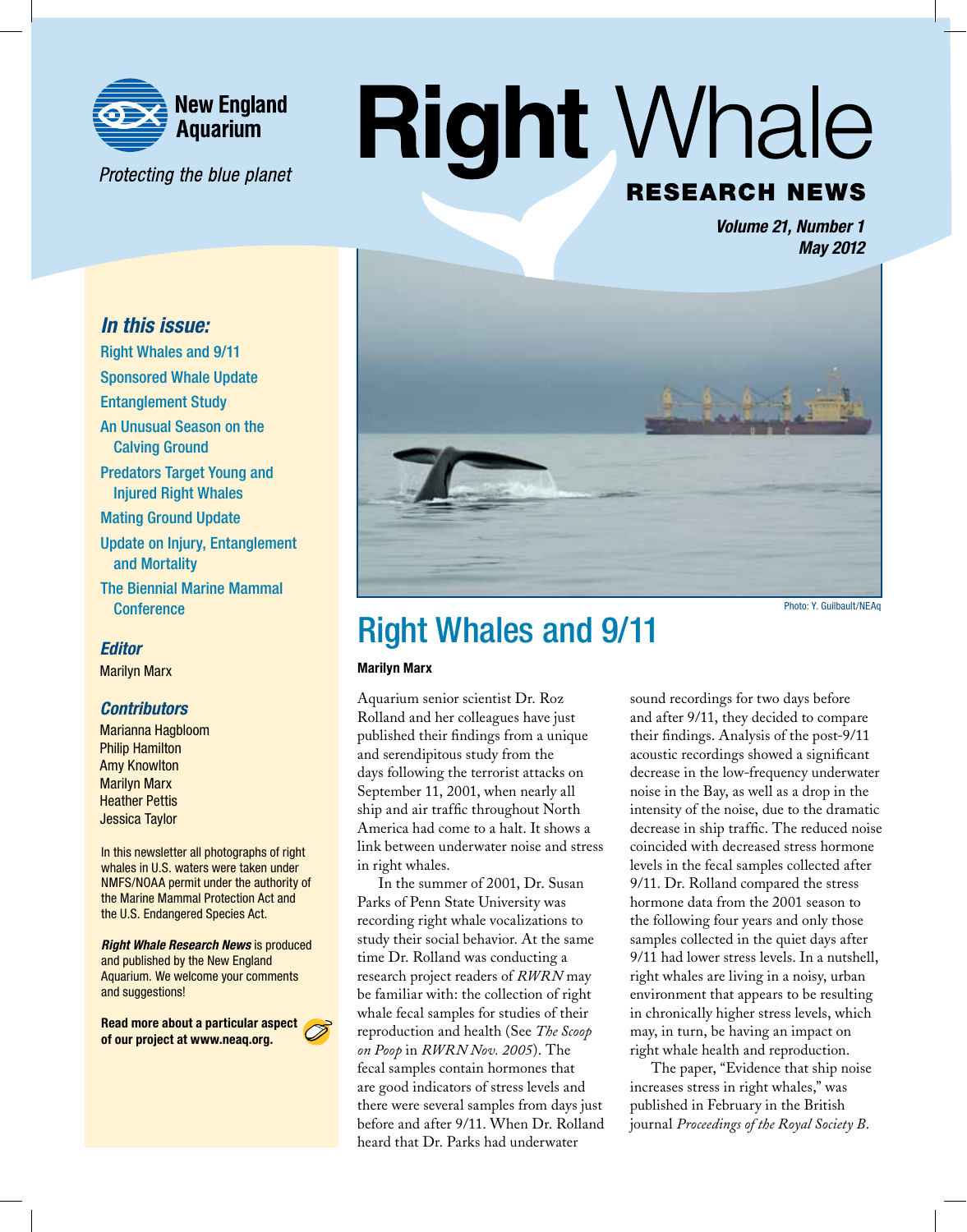

### Sponsored Whale Update

#### Marianna Hagbloom

*The Right Whale Research Team would like to extend our thanks to all who sponsor a right whale! Your contributions help to support our research. In this issue, we have updates on four of our whales:*

**Piper (Catalog #2320)** was sighted in Jordan Basin by the Aquarium team on December 13, 2011 (see *Mating Ground Update*). She was swimming alone, but since she is a reproductive female and this area is a potential right whale mating ground, we might be seeing her with a calf next year! **Piper** was also sighted on March 20, 2012, by the Provincetown Center for Coastal Studies (PCCS), swimming alone just north of Cape Cod.

**Phoenix (Catalog #1705)** was seen many times in the southeast beginning with a sighting by Florida Fish and Wildlife Conservation Commission (FWC) on December 29, 2011. She was in the area for a good reason: to give birth to her fourth calf! The Sea to Shore Alliance aerial survey team was the first to document **Phoenix** with her newborn calf off the Georgia coast on January 17, 2012. She and her calf were sighted several more times on the calving ground by those survey teams as well as the Georgia Department of Natural Resources and the Syracuse University /Northeast Fisheries Science Center team.

**Calvin (Catalog #2223)** was the focal female in a Surface Active Group with six other right whales in the waters off southern New England in March. She then made her way to the Stellwagen Bank National Marine Sanctuary, where she was seen by PCCS this April.

**Shackleton (Catalog #2440)** was sighted by PCCS on April 13, 2012, skim feeding alone in Cape Cod Bay. He was also recently confirmed in a Cape Cod Bay sighting from last April in which he was skim feeding with another right whale.

Unfortunately, we currently don't have updates for **Snowball (Catalog #1131)** or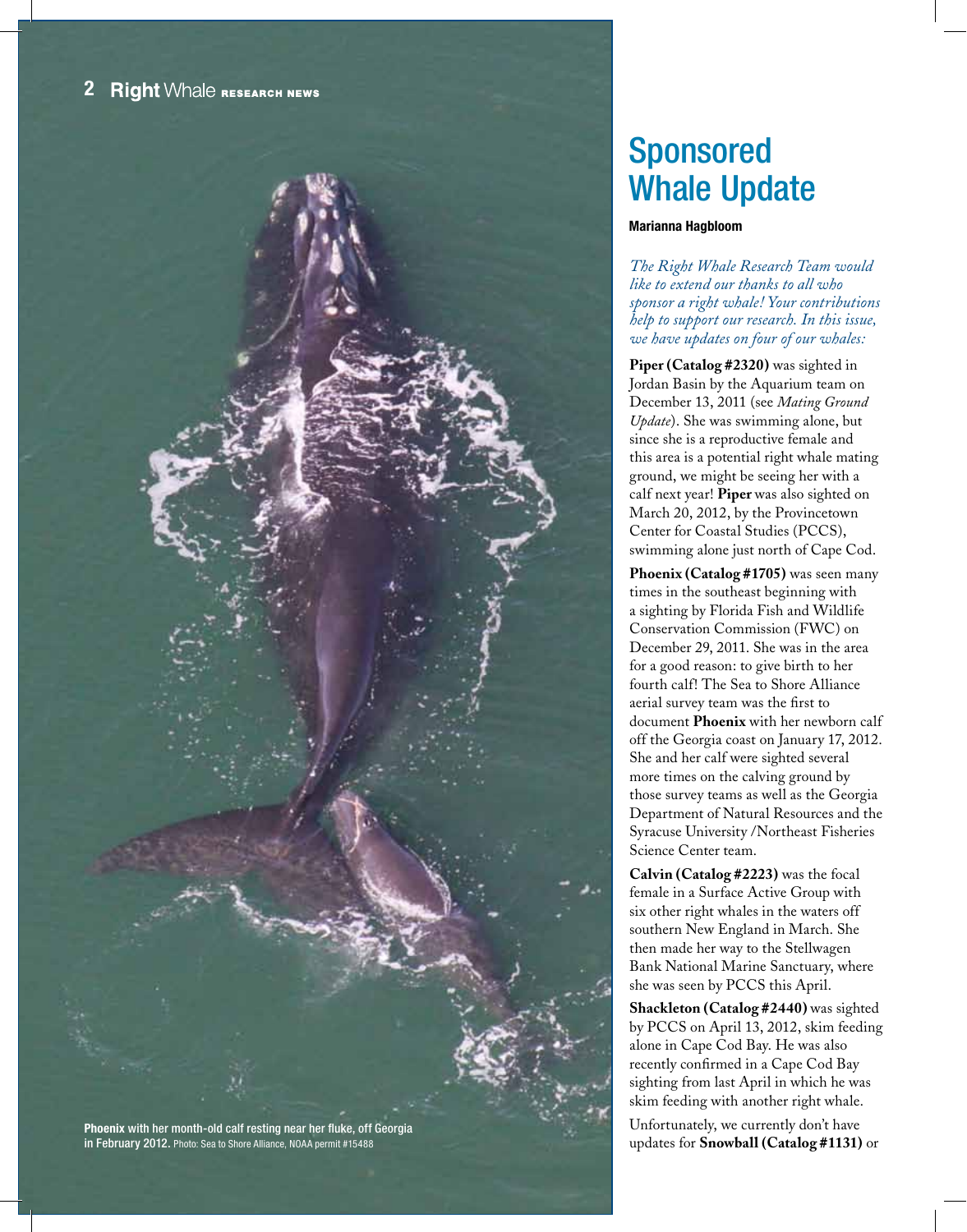

Piper raises her distinctively scarred fluke as she dives in December 2011. Photo: Moira Brown/NEAq



**Starry Night (Catalog #1028)**, but because we are continually analyzing photographs there may be a sighting or two that we haven't come across yet. Stay tuned for the next update, when we will have returned from our Bay of Fundy field season with (fingers crossed!) sightings for all the sponsored whales!

#### Sponsored whale sightings March 2011 through April 2012. The 2012 sightings of Calvin are not shown.

### Entanglement **Study**

#### Amy Knowlton

We know right whales frequently get entangled in fishing gear (82.9 percent of the population bears entanglement scars), but the annual percentage of animals observed with rope on the body has increased significantly over time, suggesting that it is becoming more difficult for the whales to free themselves completely from fishing gear. We wanted to examine whether the breaking strength of the ropes themselves could be the reason for this increase. We collaborated with the Provincetown Center for Coastal Studies in a review of the breaking strength and diameter of rope removed from entangled North Atlantic right whales and compared that information with the age of the whale from which the gear was taken and also the severity of any wounds inflicted by that gear. The study found that right whales get entangled in a wide range of diameter and breaking strength ropes and that many of these entanglements can lead to slow decline and death.

However, the most interesting finding was that age was a very

*Continued on page 4*



First entangled as a 1-year-old, Kingfisher (Catalog #3346) remains entangled eight years later. Fishing rope is wrapped around his right flipper and a large open wound is visible. Chronic flipper entanglements have proven to be fatal for numerous right whales.

Photo: Tim Cole/NEFSC, NOAA permit #775-1875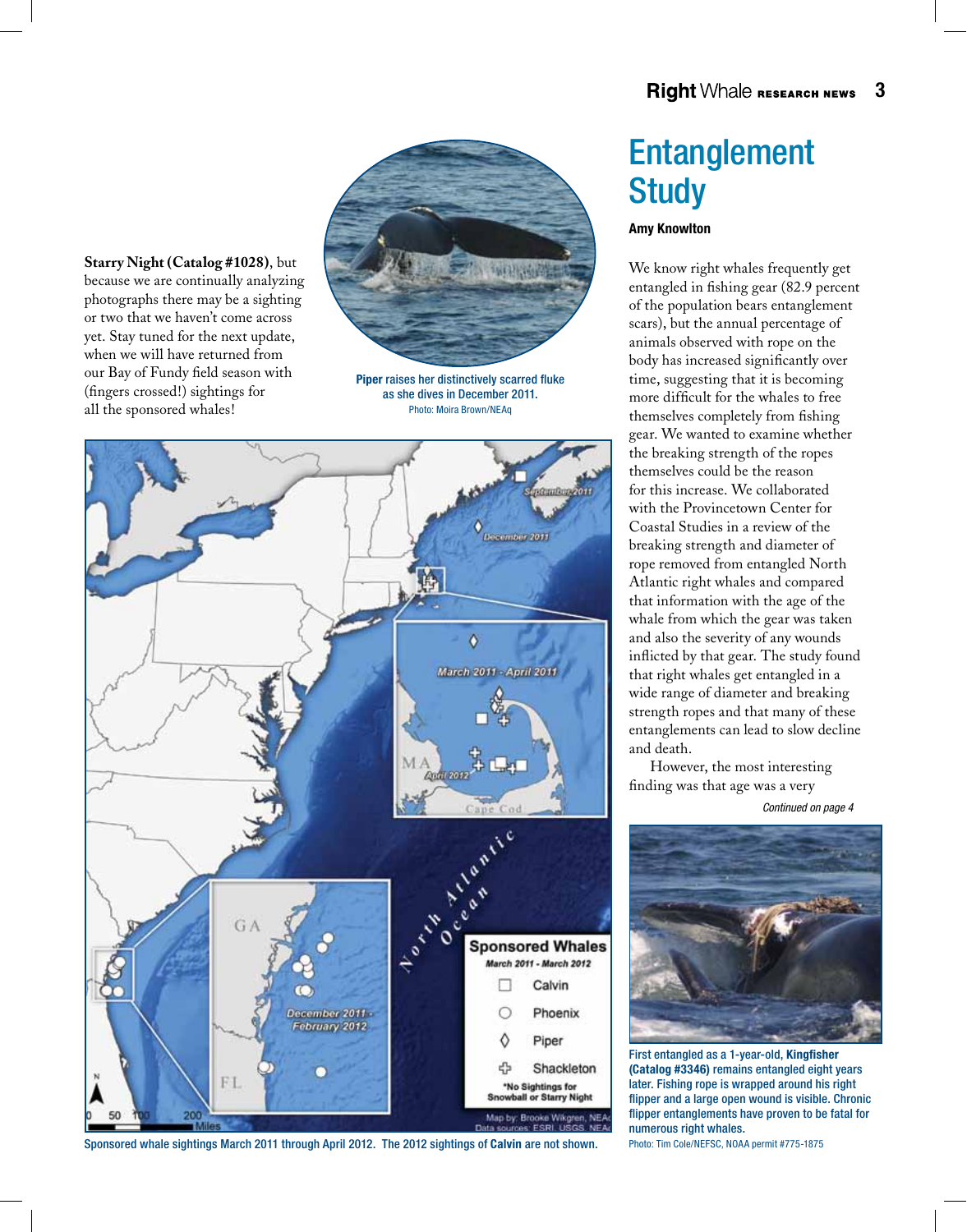### Entanglement Study

*Continued from page 3*

important factor in the ropes found on right whales. The data showed that adults were only found entangled in ropes with higher breaking strengths, but calves to 2-year-olds were only found in ropes with lower breaking strength ropes. These data suggest that adults are able to escape easily from ropes with lower breaking strengths, thus eluding complex entanglements, but they find it much more difficult-to break free from the stronger ropes. But younger animals are less able to break free from ropes with lower breaking strengths and are caught in complex entanglements. This suggests that if a young animal gets entangled in a rope with a higher breaking strength it may be unable to break free or even surface, resulting in its death. These findings have important implications for efforts aimed at reducing right whale fatalities from entanglements.



Catalog #3911, a two year old female, bearing a complex entanglement, with fishing gear through her mouth and tightly bound around her flippers. Despite extensive disentanglement efforts, she did not survive. Photo: FWC, NOAA Permit #594-1759

### Each year, some right whales migrate south to the coastal waters of the southeastern U.S. Some go there to calve, but over the last few years, there have been increasing numbers of juvenile and adult male whales as well. The New England

Aquarium is contracted by the National Marine

Fisheries Service to provide near realtime right whale identification support for the many teams surveying right whales in this region. In recent years, matching has been a challenging job, with over 200 whales seen in some years. But this year was much quieter in the southeast. We have confirmed just six mother/calf pairs and 61 other right whales. The right whale population has shown remarkable fluctuations in calving over the 32 years we have been monitoring them, with a high of 39 calves seen in 2009 and a low of just one calf seen in 2000. We hope that the 2012 results will be just a one-year dip in calving rather than the start of a sustained period of reduced reproduction. Another unusual aspect this year was that no whales new to the calving ground were discovered after February 1. (Typically a few new mother/calf pairs, and some other whales, arrive in the area during February and March.)

Sadly, one of the six known mothers has already lost her calf. This whale, known as **Half Note** (**Catalog #1301**), gave birth to her fifth calf this last December, but the calf had died by January 24th. When last seen, the

### An Unusual Season on the Calving Ground

Philip Hamilton



After she lost her calf this year, Half Note (Catalog #1301) (top) was seen off Amelia Island, Fla., with an old friend, Catalog #1158. Although long-term associations are very rare in right whales, this pair had been seen together for several months at a time in past years. Photo: FWC, NOAA Permit #15488

calf looked quite thin, suggesting that something was hindering its ability to nurse. This mom has had a history of reproductive trouble; she has lost two calves on the calving ground in previous years. The cause of this reproductive distress is unknown.

Interestingly, after she lost her calf this year, **Half Note** started associating with an old friend: **Catalog #1158**, an adult female with a sparse reproductive history. This pair was seen together for eight months in 1997-1998 and for seven months in 2000-2001. In both cases, they were first seen together off the southeastern U.S. in years when **Half Note** could have given birth (but this was never witnessed) and they then migrated north to the feeding grounds off of Massachusetts. Such long-term associations are very rare in right whales (other than mothers with their calves for 12 to 18 months) and make us wonder more about what role relationships play in the right whale community. Will these two be seen together off of Massachusetts this spring? Will any more calves be discovered on the feeding grounds? We will report back in our fall newsletter.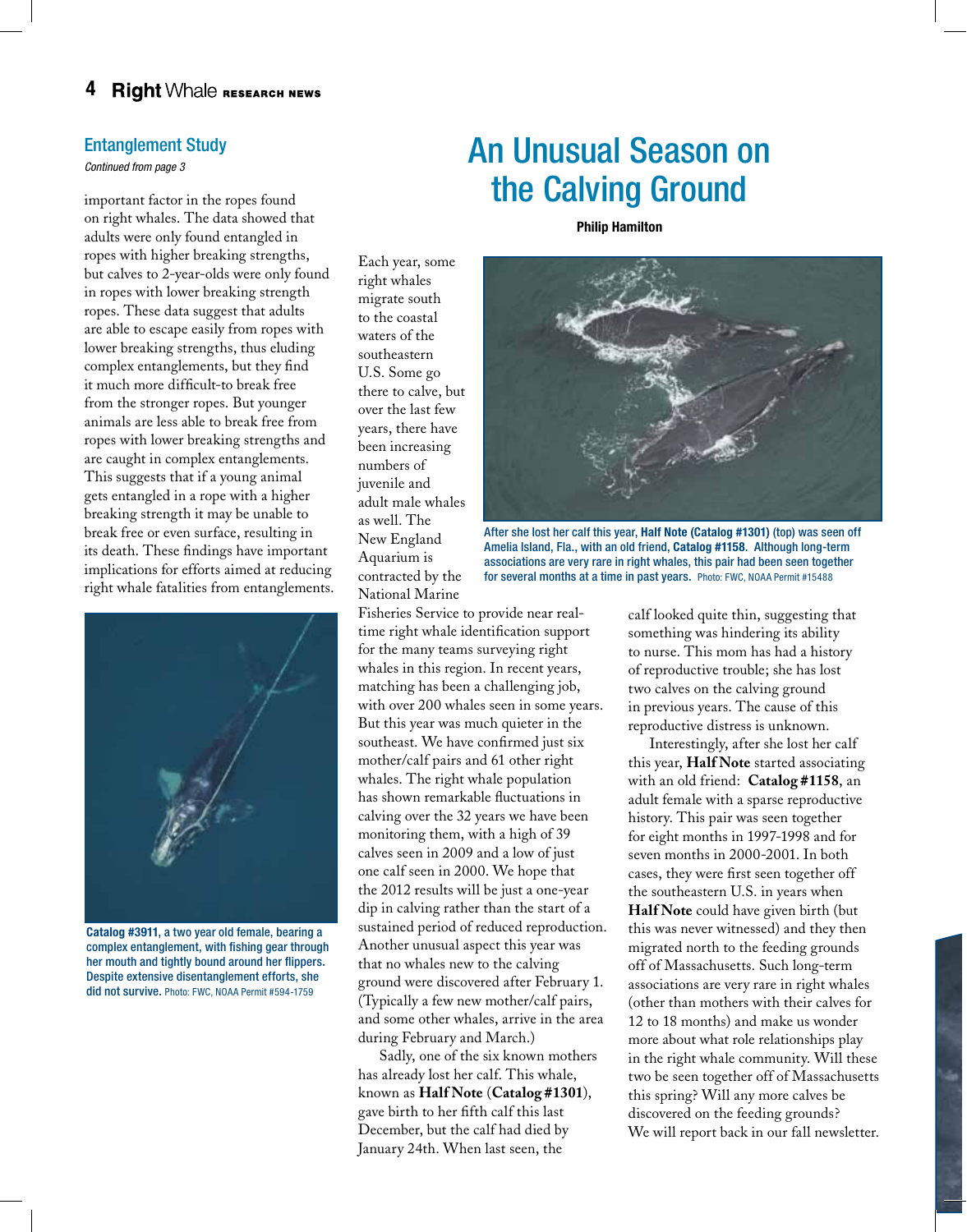### Predators Target Young and Injured Right Whales

#### Jessica Taylor

Entanglements and collisions with vessels are the major causes of mortality in right whales, but what about the whales that are affected by these pressures and survive? What about newborn whales that aren't as strong as fully grown adults? These individuals are weak and more vulnerable to other threats than healthy members of the population. And in a just-published paper in the journal *Marine Mammal Science*—"Shark Predation on North Atlantic Right Whales (*Eubalaena glacialis*) in the Southeastern United States Calving Ground", Taylor et al. (2012)—we present evidence from the calving grounds that these weak animals are targets of shark predation.

In the paper we describe four cases of pre-mortem predation by sharks on right whales: three resulting in death and one live calf bearing bite marks on his right flank. During necropsies of the three dead whales it was important to distinguish predation (attacking a live whale) from scavenging (eating a whale carcass) because it is known that sharks will opportunistically scavenge whale carcasses to supplement their diet. But it was determined that the whales were alive at time of attack.

Two of the four cases of shark predation occurred in 2009, the year that produced the highest number of calves on record since studies began in 1980. Could it be that more calving events in that year attracted attention from predators? There have been two witnessed birthing events from aerial teams in the southeast (See *Observations of a Right Whale Birth* in *RWRN, May 2008* and *Naval Training Range*… in *RWRN, May 2010*) and they both documented large volumes of blood during parturition. All three calves that

were victims of predation were estimated to be less than 15 days old at time of attack, with one possibly younger than 5 days. This whale is now 3 years old and recently received the not-so-heroic name **Sharkbait (Catalog# 3945)** but he certainly started off life courageously.

Two of the fatal cases also involved entanglements: One was a 2-year-old sighted severely entangled a month prior to death, and the other was a calf documented with net entanglement wounds, as well as shark bites on her



The curved impression on her right side is evidence that Sharkbait survived a shark attack. She was one lucky calf! Photo: Zach Swaim/GDNR,NOAA permit #655-1652

*The vulnerability of newborn and injured whales, together with overlapping migration routes of right whales and white sharks, appears to have presented an opportunity for active predation.* 

peduncle. For a species where nearly 83 percent are affected by unique entanglements, could this encourage predators to take advantage of easy prey, where the relative energy expenditure to attack is less?

The vulnerability of newborn and injured whales, together with overlapping migration routes of right whales and white sharks, appears to have presented an opportunity for active predation.

Although shark predation may not pose a threat to healthy juveniles and adults, with high calving events in certain years, and more whales showing signs of severe entanglement injuries, it may be contributing to mortality—yet another example of the complexity of pressures acting on this fragile population.

A white shark scavenges on the belly-up carcass of a right whale (Catalog #2143) in January 2005. Photo: Jessica Taylor/NEAq, NOAA permit #655-1652-01.

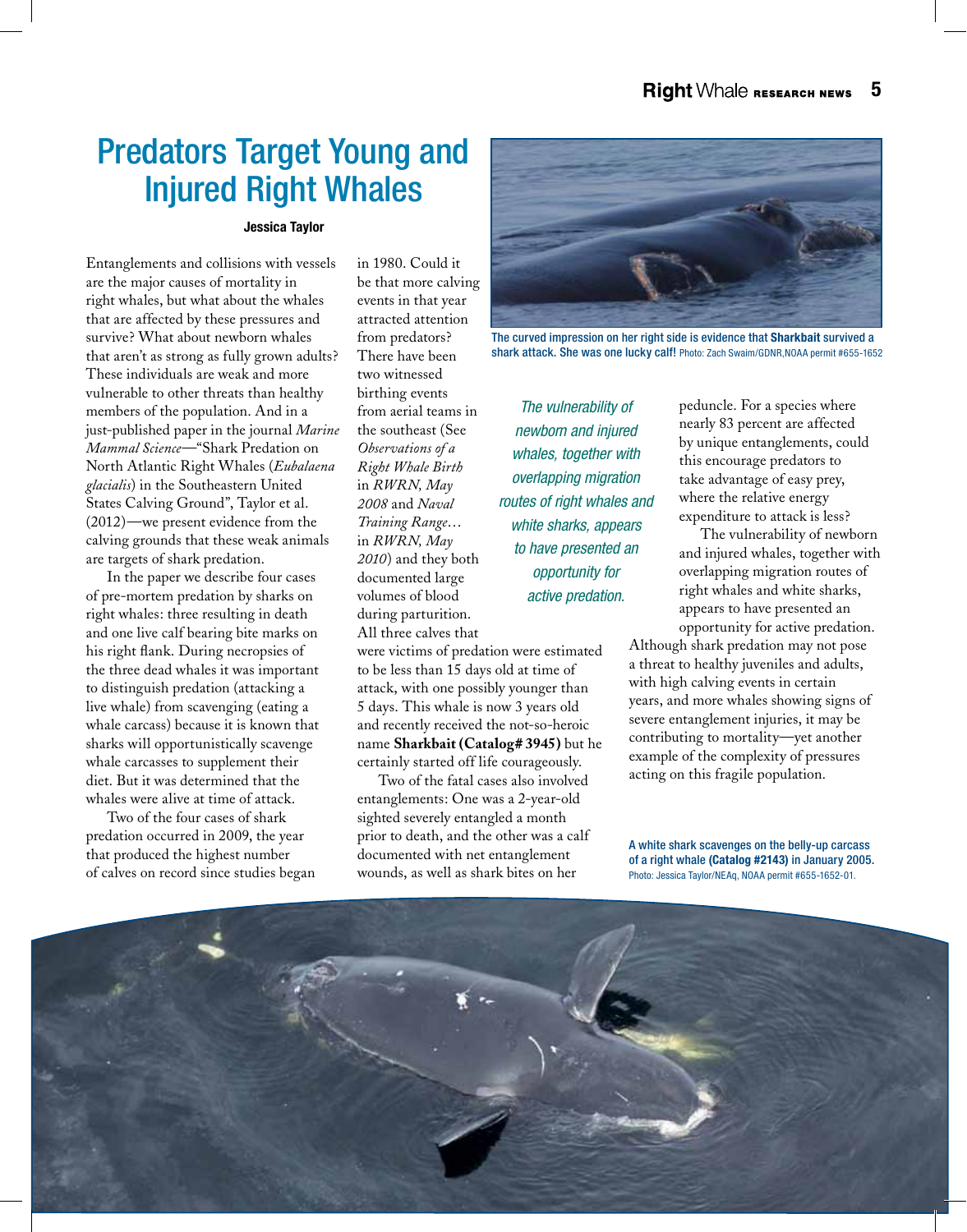### Mating Ground Update

#### Philip Hamilton

As some of our faithful readers will remember, in November 2010 we made our first shipboard survey out to the suspected right whale mating ground near Jordan Basin in the central Gulf of Maine. The winter is a challenging time to do vessel-based research in the northeast, with cold temperatures and weather fronts that line up and quickly push through like eager Christmas shoppers at the checkout line. Even with these challenges, we were able to do three of our four planned trips to the area (see *Quest for the Right Whale…* in *RWRN May 2011)*.The fourth trip was put on hold until the following year, and on December 13, 2011, we finally got the weather window we needed to head offshore. We departed from Southwest Harbor, Maine, at 4:30 a.m. The seas were a bit lumpy as we headed out in the dark aboard the *M/V Friendship V*, but thankfully calmed down for the middle part of the day. We were fortunate to have a host of volunteers onboard to help with the spotting. They included fellow researchers, college students, colleagues from local agencies and two Maine lobstermen who had never before seen a right whale.

Now the really exciting news: Almost all the whales we saw that day were reproductive adults! All seven females had given birth before and were capable



Columbine (Catalog #1408) one of several adult females sighted in Jordan Basin in December. The last of her 4 calves was born in 2008. Photo: Monica Zani /NEAq, NOAA Permit #14233

of getting pregnant in December (they had rested at least a year since they weaned their last calf), and most of the males had long sighting histories (some dating back to the early 1980s or before) and had sired calves previously (based on DNA paternity studies by geneticists at Trent and Saint Mary's universities in Canada). In most habitats, we see a mix of juveniles and adults, and because juveniles make up more than a third of the population, we expect to see quite a few young animals in most areas. The fact that we saw almost none during the Jordan Basin survey suggests that the area is important only to adults; sounds like a mating ground to me! We hope to see some (or all) of those seven females with calves next year to further support the hypothesis. Stay tuned!



The captain, crew, whale researchers and volunteer observers aboard the *Friendship V* after the successful survey to Jordan Basin in December. Photo: Canadian Whale Institute.

### Update on Injury, Entanglement and Mortality

#### Heather Pettis

To keep tabs on how right whales are doing, we keep track not only of the number of calves born in a given year but also the number of mortalities, injuries and entanglements that have been detected. What a grand thing it would be if this article was not necessary to include in each newsletter! However, that is not the case this time around; we unfortunately have had all three types of cases since our last update (See *Update on Injury*… in *RWRN Dec 2011*). The following is a brief summary of the right whale injuries, entanglements and mortalities documented since December 2011, as well as updates on previously entangled and injured whales.

### *Mortalities*

- • **2012 Calf of 1301:** In December 2011 **Half Note (Catalog #1301)** was first seen with a newborn calf. The pair was photographed together again on January 10, 2012, but on January 24, **Half Note**  was sighted without her calf. In the following weeks **Half Note** was seen alone multiple times indicating that the calf had died. Although the cause of death is unknown, the calf appeared emaciated at its last sighting on January 10. It is interesting to note that of the five calves born to **Half Note**, only one has survived. (See *An Unusual Season*…)
- **Unknown ID:** On March 2, 2012, a dead right whale was observed floating approximately 70 miles east of Cape Ann, Mass. After a successful relocation effort, scientists were able to obtain at-sea samples and photographs that will hopefully allow us to identify the whale. Sea conditions precluded the whale being towed to shore for a full necropsy.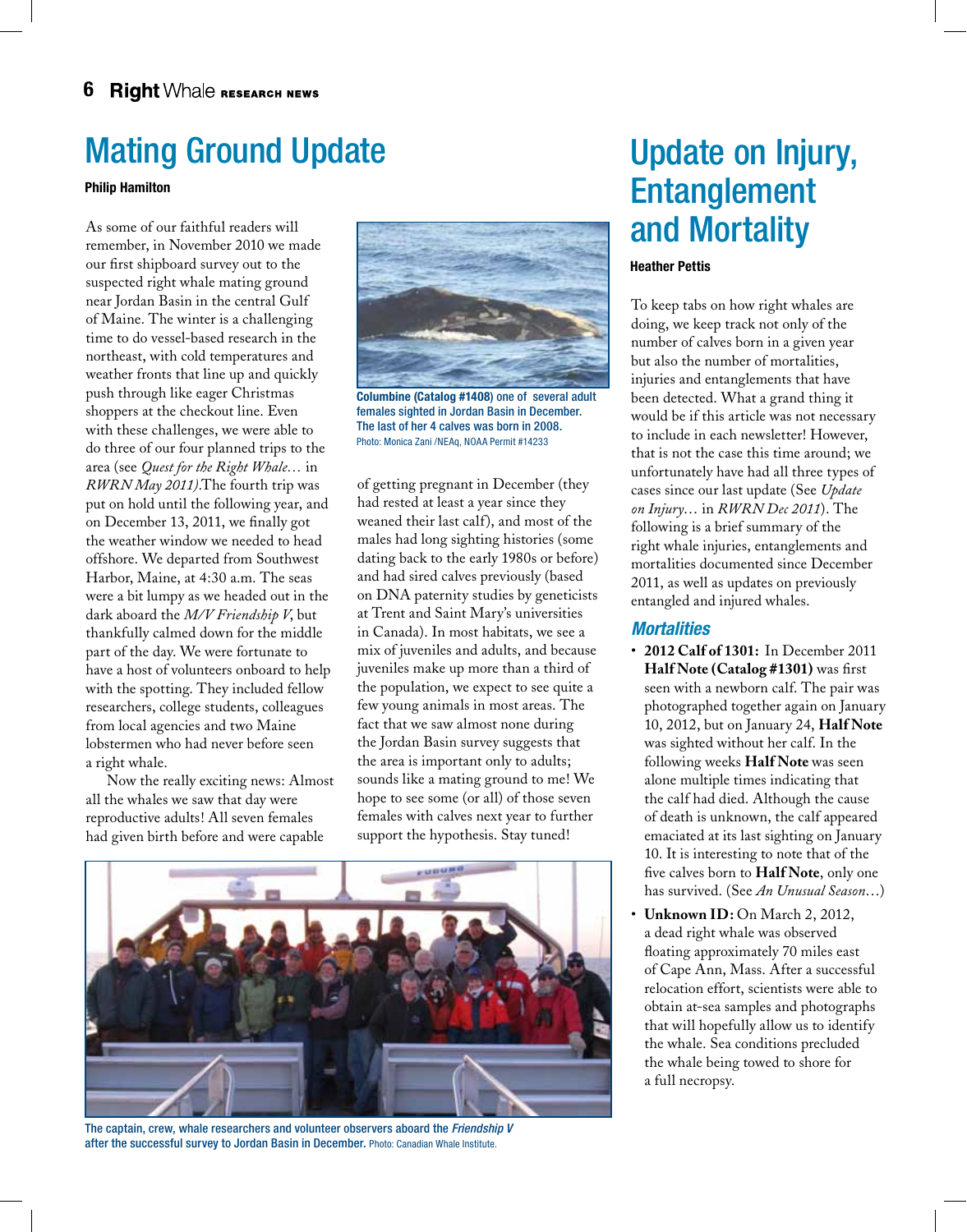### *Injuries*

- • **2011 Calf of 2746:** This 1-year-old whale was sighted in January off of the coast of Florida with new propeller wounds on the left side of its body. It had been injured sometime in the four months since its previous sighting, in August 2011 in the Bay of Fundy. We hope that the wounds heal quickly and don't result in future infections.
- • **Catalog #1331** (adult male): Documented in late November 2011 with a series of new propeller wounds on his right side. The wounds do not appear to be very deep and are likely not life threatening.

### *Previously Injured Whales*

• **Gannett (Catalog #2660,** 16-yearold female) and her calf (**2011 calf of 2660**): As previously reported, **Gannett** and her calf of the year were seen separated in July (calf alone) and September (**Gannet** alone) and both had extensive and severe new

entanglement wounds. Neither whale has been seen since. Right whale mother and calf pairs typically remain together through the summer season so it was very disconcerting that **Gannett's** calf was alone so early. Whether the calf was able to survive without its mother and whether either survived the severe entanglement wounds remains to be seen.

### *Entanglements*

- • **Catalog #1719** (adult female): Documented in January off the coast of Georgia with fishing line caught in her mouth. She was resighted a few days later off of the coast of South Carolina and remains entangled.
- • **Catalog #3821** (4-year-old, unknown sex): This whale is no stranger to entanglements as it was previously entangled and subsequently disentangled in 2009. Its most recent entanglement was documented in Cape Cod Bay in January. The whale had



Gannet (Catalog #2660), with severe scarring around her flukes, dives in the Bay of Fundy in September 2011. Gannet and her calf of the year were both sighted alone with extensive new entanglement scars. Neither whale has been seen since. Photo: Tracy Montgomery/NEAq.

both netting and line wrapped around its body. The Disentanglement Team from the Provincetown Center for Coastal Studies (PCCS) was able to make some cuts to the line, but the whale remains entangled.

• **M040** (temporary ID code): Documented in Cape Cod Bay in February with line and webbing wrapped around body. This entanglement is considered lifethreatening but disentanglement attempts were unsuccessful.

### *Previously Entangled Whales*

- **• Kingfisher** (**Catalog #3346**, 9-yearold male): First documented with an entanglement in 2004, he continues to be the longest persistent right whale entanglement case. **Kingfisher**  was seen in January in Cape Cod Bay and the Gulf of Maine and is still carrying gear on his right flipper.
- Catalog #3123 (11-year-old female): First documented entangled in April 2011, this whale was sighted in March 2012 near Cape Cod and is confirmed to be gear free.
- **• Catalog #3111** (11-year-old male): First documented with a flipper entanglement in the Bay of Fundy in September 2011. A disentanglement response was made by the Campobello Whale Rescue Team but it was unclear whether or not the whale was fully disentangled. He was resighted by PCCS in late March 2012 near Cape Cod and while no gear was visible, his left flipper was not clearly seen and so its entanglement status remains unknown.

To learn more about disentanglement efforts for right whales and other large whales, visit the website of our colleagues at the Provincetown Center for Coastal Studies, who are the pioneers in disentanglement techniques. Together with their network partners they have saved many whales from a slow and painful death.

http://www.coastalstudies.org/what-we-do/ whale-rescue/update\_disentanglement.htm/